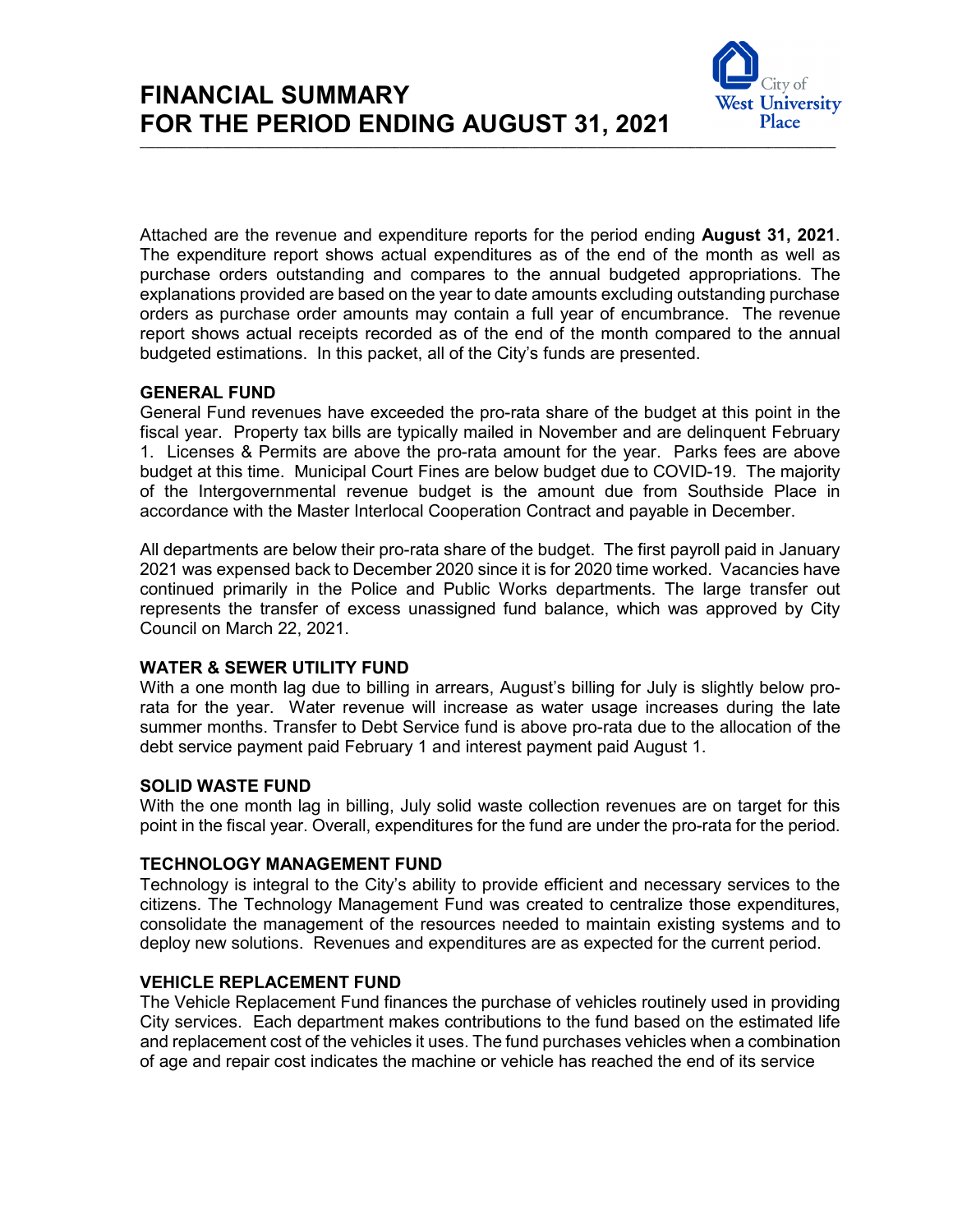

# **VEHICLE REPLACEMENT FUND (Cont.)**

life; therefore, the expenditures patterns do not follow the pro-rata model. To date, the only expenses incurred have been for upfitting of the animal control van, Fire Marshal truck and two patrol vehicles. The new fire truck, that was ordered and paid for in 2020, was also received and put in service in April 2021.

**\_\_\_\_\_\_\_\_\_\_\_\_\_\_\_\_\_\_\_\_\_\_\_\_\_\_\_\_\_\_\_\_\_\_\_\_\_\_\_\_\_\_\_\_\_\_\_\_\_\_\_\_\_\_\_\_\_\_\_\_\_\_\_\_\_\_\_\_\_\_\_\_\_\_\_\_\_\_\_\_\_\_\_\_\_\_\_\_\_\_\_\_\_\_\_\_\_\_\_\_\_\_\_\_\_\_\_\_\_\_\_\_\_\_\_\_\_\_\_\_\_\_\_\_\_\_\_\_\_\_\_\_\_\_**

# **ASSET REPLACEMENT FUND**

The Asset Replacement Fund (formerly known as the Equipment Replacement Fund) finances the purchase of assets routinely used in providing City services. The fund operates in the same manner as the Vehicle Replacement Fund in that each department makes contributions to the fund based on the estimated life and replacement cost of the equipment it uses. The fund purchases equipment when a combination of age and repair cost indicates the equipment has reached the end of its service life; therefore, the expenditures patterns do not follow the pro-rata model. To date, the only expenditure was for the deck renovation at Colonial Park pool.

#### **EMPLOYEE BENEFIT FUND**

The Employee Benefit Fund facilitates accounting and oversight for the cost of medical and dental insurance, worker's compensation, life insurance, and disability benefits. Revenues and expenditures are on target for the month.

#### **HUMAN RESOURCES SERVICES FUND**

The Human Resources Fund was created in 2020 to break out the non-medical related expenses from the Employee Benefit Fund. The General Fund contributes all funds needed for this fund. Examples of some of the expenses are hiring and recruiting, tuition reimbursement, and incentive/awards. Expenditures patterns in this fund will not follow the pro-rata model.

#### **DEBT SERVICE FUND**

The Debt Service Fund is established by ordinances authorizing the issuance of general obligation bonds and Certificates of Obligation. The City uses debt financing to fund large capital investments. Streets, drainage, water and wastewater systems are all constructed with borrowed funds. Property tax dollars do not finance all of the City's bonded debt service. The Water and Sewer Fund also provides funds to repay debt. Funding the 2021 debt service payments requires an ad valorem tax rate of \$0.101584 per \$100 of assessed value in tax year 2020, a decrease of \$0.017936 per \$100. Debt Service payments are due semi-annually on February 1 and August 1. Principal and interest is due February 1 and interest only is due August 1. The payment of the bond principal and interest in February and interest only payment in August caused expenditures to be above the pro-rata for this period.

### **CAPITAL PROJECT FUNDS**

Capital Project Funds are used to account for the purchase or construction of equipment, property, and buildings. West University Place has five active capital project funds. They are the Capital Project, Capital Reserve, 2019 Certificates of Obligation, Transportation Improvement, and Water & Sewer Capital Funds. Expenses incurred to date are related to the Storm Water Management Program, Citywide Engineering Traffic Study, Citywide